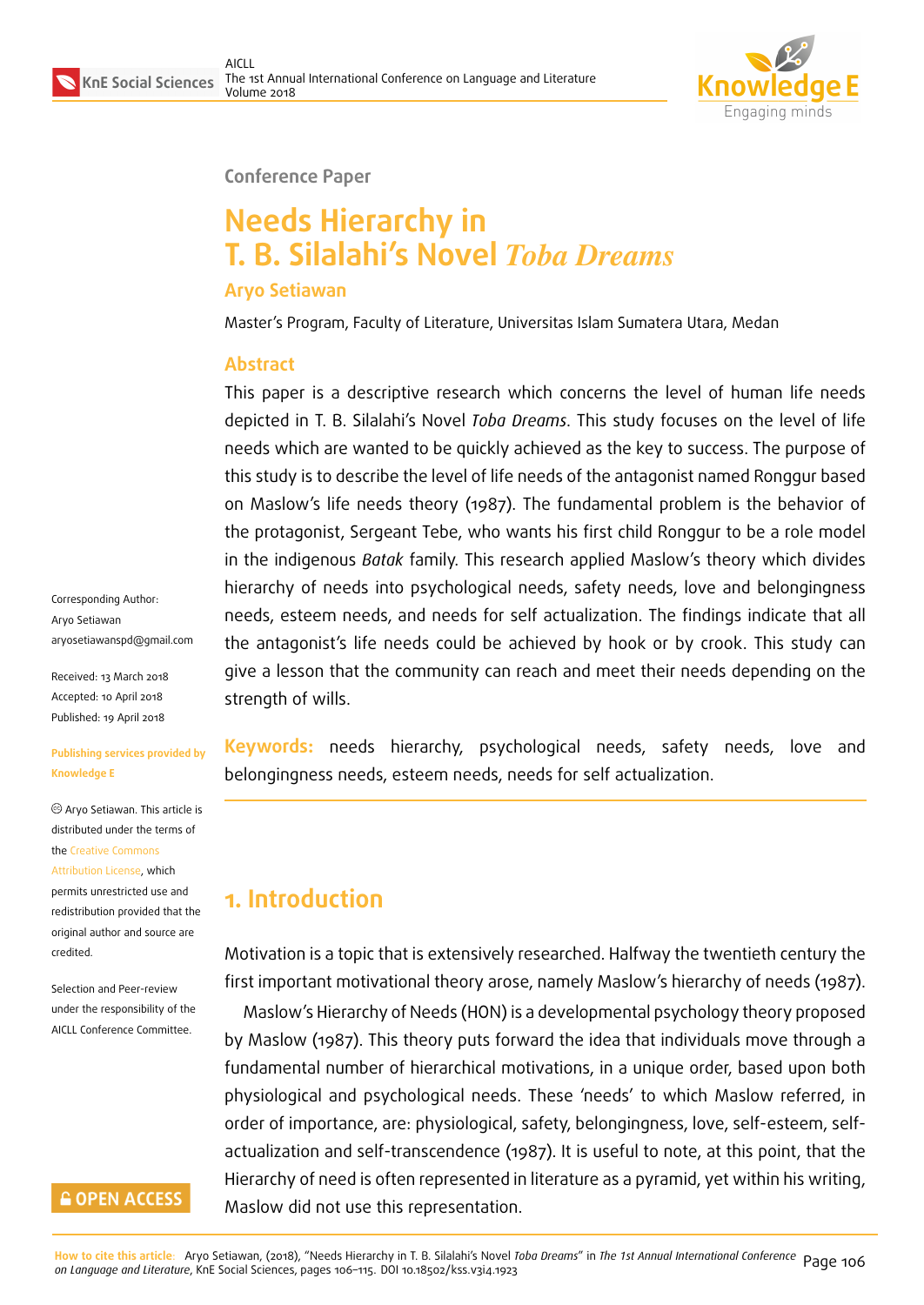For the purpose of clarity, the relevant concepts are defined in the sections that follow. First, a "need" (the most critical concept) is defined; then, operational definitions of the specific needs are provided in the subsequent section on scale development.

The first state in the HON, and according to Maslow the most fundamental, accounts for basic human physiological needs such as food, water, homeostasis, sex and breathing. Moving on, when these needs are met, the second stage refers to both psychological and physical safety, such as security of body, family, property and morality. The next stage in the HON refers to love and belongingness and incorporates intimacy and friendships [9].

Maslow refers to these three stages as deficiency needs, asserting that if these three areas are not met then the individual will experience negative physiological and psychologic[al](#page-8-0) consequences. The HON suggests that if these fundamental needs are met then an individual can focus upon higher needs such as self esteem and respect, eventually reaching a 'meta motivated' state [9]. In this state the individual achieves self-actualization and can focus upon the development of the self by way of creativity, morality, acceptance and the loss of prejudicial perspectives [9]. The stages in the HON are not mutually exclusive and may overlap [bas](#page-8-0)ed upon which need dominates and motivates the individual at any one time dependent upon individual psychological and physical circumstances.

Based on this, the writer wishes to analyze the novel *Toba Dreams* by TB. Silalahi by using Maslow's Hierarchy of Needs Theory. Maslow's hierarchy of needs is a motivational theory in psychology comprising a five-tier model of human needs, often depicted as hierarchical levels within a pyramid. Maslow (1987) stated that people are motivated to achieve certain needs and that some needs take precedence over others. Our most basic need is for physical survival, and this will be the first thing that motivates our behavior. Once that level is fulfilled the next level up is what motivates us, and so on. Based on the above description, this research takes the title Needs Hierarchy in T. B. Silalahi's *Toba Dreams*.

Maslow's Hierarchy of needs is a theory in psychology proposed by Abraham Maslow in his 1943 paper *A Theory of Human Motivation in Psychological Review*. Maslow felt human beings have certain basic needs that they must meet before they can fulfill their other developmental need (Crandel, 1987: 48). Abraham Maslow is traditionally associated with humanist psychology, but major theorist in all three areas influenced him; these are psychodynamic, behavioral, and humanistic philosophies of human nature, and he made significant contributions to each phase of the development of the field of psychology between 1930 and 1970. He is the expert of human psychology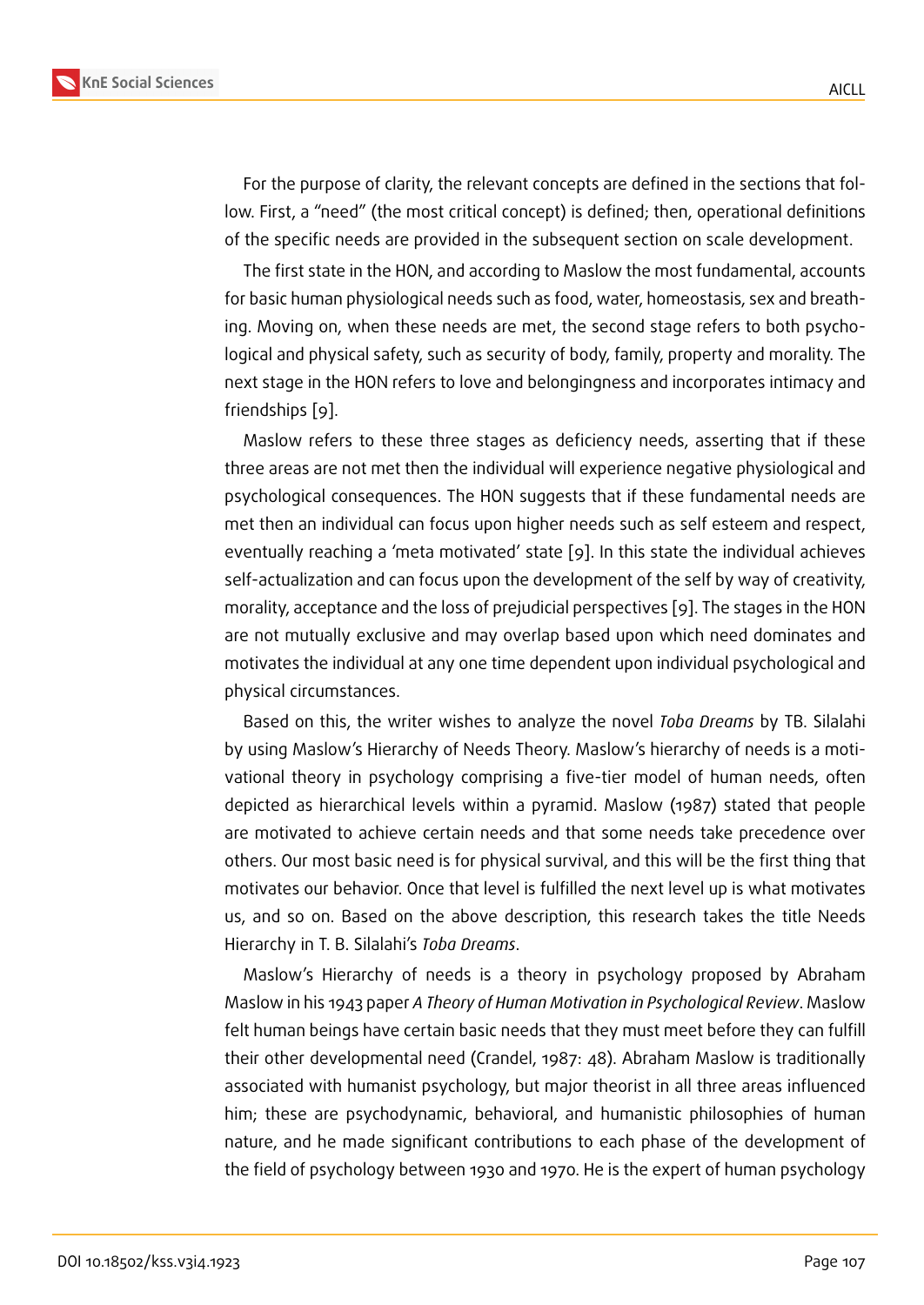

who proposed the hierarchy of needs theory. Maslow states that humans are born with a set of needs that not only energize but direct behavior (Franken, 1943: 437).

Individual well-being can be demonstrated through Maslow's five leveled hierarchy because motivation is the driving force of humans. It also includes the objectives that lead to satisfaction and happiness. The strength of the theory lies in the fact that it supports management practices that encourage employee autonomy and personal growth as these will enable employees to satisfy esteem and self-actualization needs.

# **2. Literature Review**

## **2.1. Physiological needs**

The physiological need is the lowest stage in hierarchy of needs. These include needs that are of prime importance to the immediate survival of the individual, for instance the need for food, water, air, and sleep (Larsen, 1986:346). Physiological survival is considered to be the most basic motivator of human behavior. Young has summarized the work on appetite in its relation to body needs. If the body lacks some chemical, the individual will tend (in an imperfect way) to develop a specific appetite or partial hunger for that missing food element (Maslow, 1987: 346).

The basic physiological needs are probably fairly apparent—these include the things that are vital to our survival. Some examples of the physiological needs include Food, Water, Breathing, and Homeostasis. Maslow (1987) argued that these needs are the most dominant needs which the person will try to satisfy first; in the workplace, this level of needs reflects the employee's needs to have a suitable working environment (clean and fresh air, reasonable temperature, enough light and work-space) and good pay.

### **2.2. Security and safety needs**

According to Maslow, when the first stage that is the physiological needs have been satisfied, the new need will emerge and so on. Safety and security needs come to the next in hierarchy of needs. This need which may categorize roughly as the safety needs are having a place to live, security, stability, dependency, protection, freedom from fear, from anxiety, and so on (Maslow, 1987:397). Franken states that although the child may look to parents for his or her own safety, safety for adults come from making the environment as predictable as possible. In such an environment one can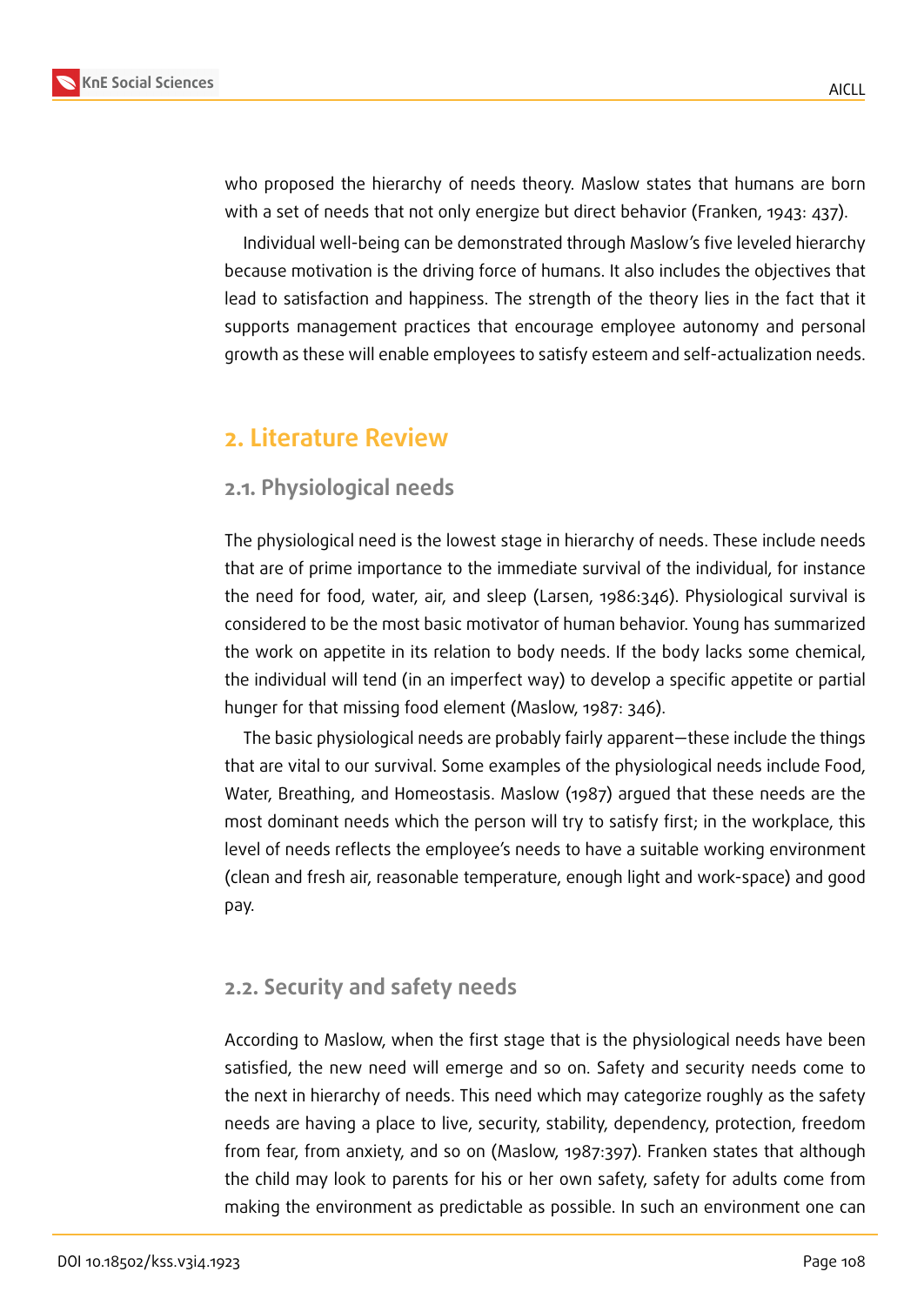then pursue one's other needs without constant fear that something or someone will threaten one's safety.

## **2.3. Social needs**

After the physiological and the safety needs are fairly well gratified, then the human will emerge the next need that is the belongingness and love needs (Maslow, 1987:43). The love needs have been described in different ways: in terms of social relationships, connection with other people, and belonging to groups or partnerships. Maslow was careful to differentiate between the love needs and sexuality; he states that love needs are greater than a physiological desire to procreate because they represent a human yearning for emotional connection that is imbued with a different quality than sexual desire. According to Maslow above, sex includes in physiological need. It means that love needs involve both giving and receiving love such Maslow's statement that people must have the opportunity to love and be loved.

## **2.4. Esteem needs**

When the physiological, safety, and love needs are satisfied, a set of needs relating to esteem and self respect emerge as primary determinants of human behavior. People begin to have need or desire for self-respect and for the esteem each others. According to Alfred Alder and his followers, these needs may therefore be classified into two subsidiary sets. These are, first is the desire for strength, for achievement, for adequacy, for mastery and competence, for confidence in the face of the world, and for independence and freedom [9]. Second is the desire for reputation or prestige, status, fame, glory, dominance, recognition, attention, importance, dignity, or appreciation.

At the fourth level in Maslow's hierarchy is the need for appreciation and respect. When the needs at the bott[om](#page-8-0) three levels have been satisfied, the esteem needs begin to play a more prominent role in motivating behavior.

# **2.5. Self-actualization needs**

When one has satisfied the first four level of need, the final level of development, which Maslow termed self-actualization, can be reached. At the self-actualization level, the person's behavior is motivated by different conditions than at the lower levels. It means, at this level, the individual differences are greatest. After all these needs are satisfied, people may still often expect that a new discontent and restlessness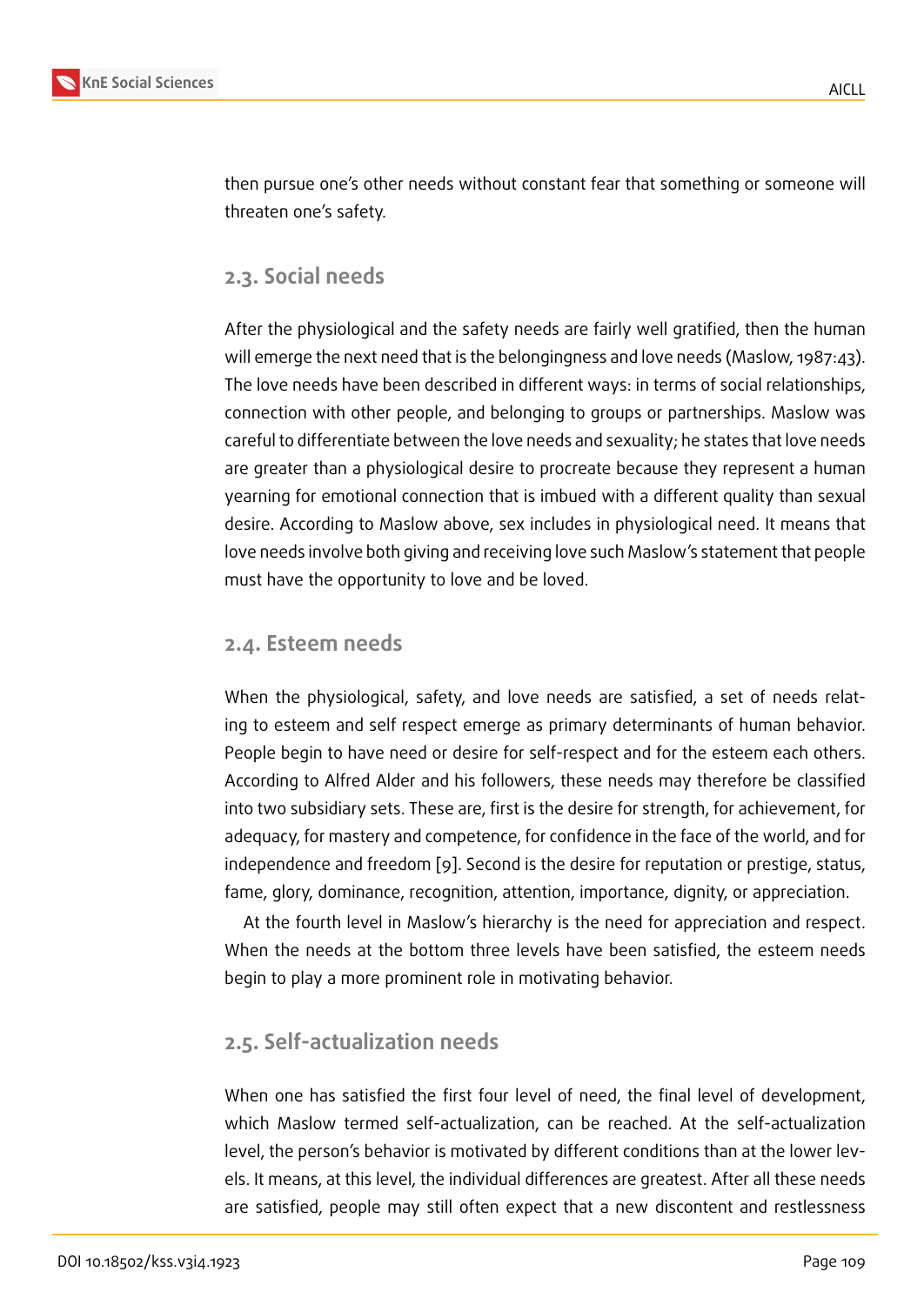will soon develop unless the individual is doing what he wants to do individually [9]. Maslow states that people who try to reach the goal in their lives will do anything and it can bring effects to their behavior or personality. The effect of their motivation towards their personality can be seen either positive or negative [9].

# **3. Research Method**

The method of this research is descriptive qualitative research method that is describes the moral aspect of the main character in the novel *Toba Dreams* by TB. Silalahi.

Regarding to the research design, phenomology was a qualitative research methodology and had been chosen in order to gain in-depth data or phenomenon experienced by research participants. Lin (2013: 469) notes that "phenomenology as social science methodology has been used in psychology, education, nursing and some LIS research". Then, Creswell (2009: 13) highligths that "phenomenological research is a strategy of inquiry in which the researcher identifies the essence of human experiences about phenomenon as described by participants". As affirmed by Sokolowski (2001) that phenomenology study focuses on individual experiences, beliefs and perception. In cotemporary social science, the term is used broadly to denote the study of individuals' perceptions, feelings and lived experiences.

# **4. Discussion**

# **4.1. Physiological survival**

Physiological survival is considered to be the most basic motivator of human behavior. Young has summarized the work on appetite in its relation to body needs.

Ronggur is never lack of basic need fulfillments. Ronggur has food, drink, and a house, for this reason, Ronggur can fulfill and satisfy her physiological needs.

"... They are possible. If I am, do not let me stay in this place of jinny boy," replied Ronggur. "How arrogant you are, Anggia. You are a child of Jakarta. You do not know the beauty here yet. Like a little heaven, "sogs Togar, still flanking his battered guitar. "If it's heaven, why are you crying?" Togar gasped. (Silalahi, 2015: 65)

The above quote explained that Ronggur was disappointed with his father's decision to leave their boarding troop. Ronggur just does not want to be different from other neighbors who can stay in their boarding troop even though their father has retired.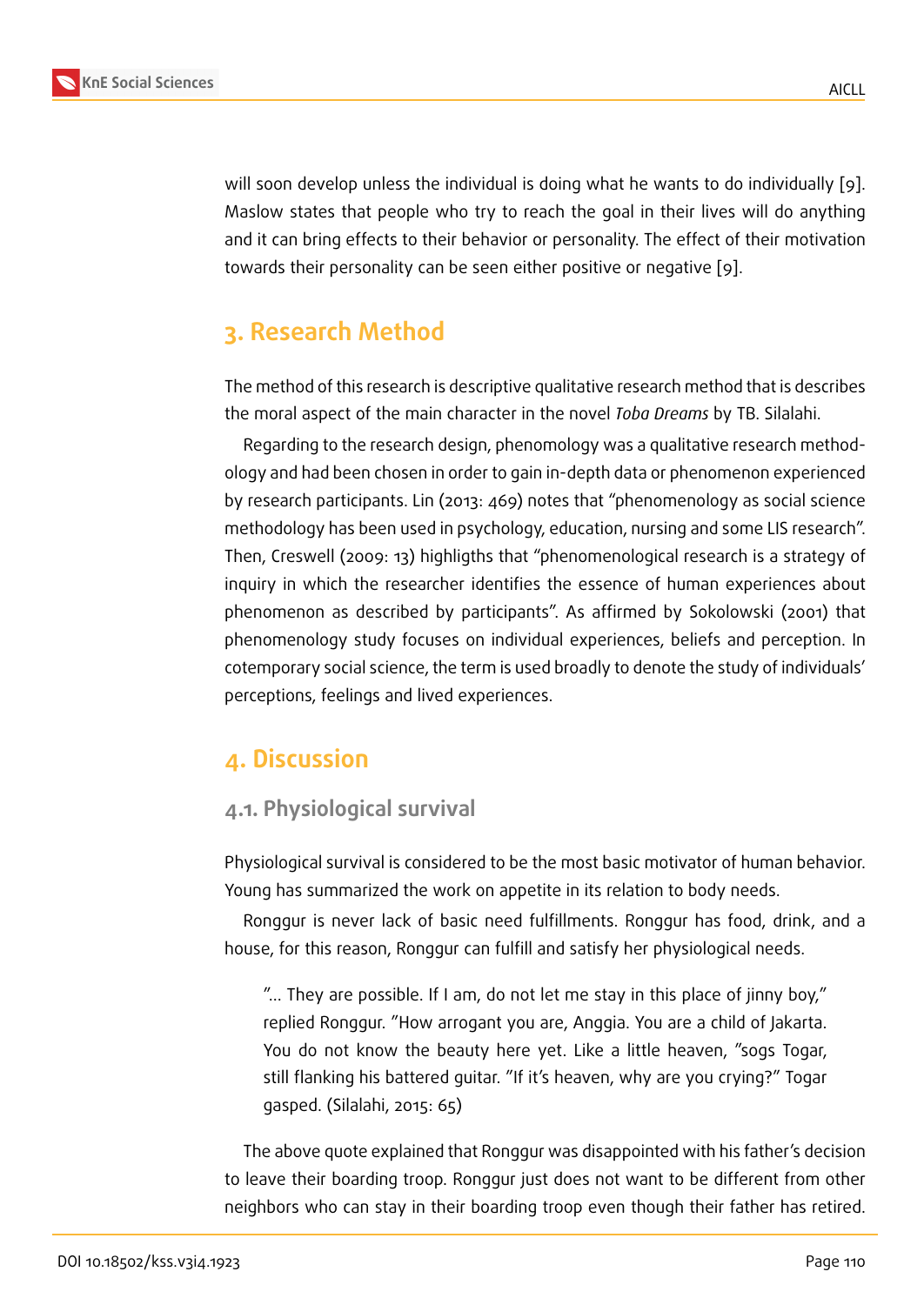The most important thing for him is just to take care of their families who are not able to live in the boarding troop anymore. Ronggur thinks that the family is the priority. Let's lead the prayer according to your belief, "insisted Sergeant Tebe, who made Andini really relieved. Although different beliefs, but still accepted in the family environment full of love" (Silalahi, 2015: 212-213).

## **4.2. Security and Safety Needs**

According to Maslow, when the first stage that is the physiological needs have been satisfied, the new need will emerge and so on. Safety and security needs come to the next in hierarchy of needs. This need which may categorize roughly as the safety needs are having a place to live, security, stability, dependency, protection, freedom from fear, from anxiety, and so on (Maslow, 1987: 397).

"... By sunset, a motorcade of MPV cars and a trolley entered Tarabunga, little children running after him, behind him, two puppies trailing. The chickens flying the two cars stopped just in the yard of the opung boru house. and Andini got out of the car with black glasses staring at the dusty streets in the dry season of April." (Silalahi, 2015: 154)

The quotation above shows that Ronggur is comfortable with his life now, with a drastic change from the previous life. A safe, all-out life, quiet and all needs can be met quickly and easily. Ronggur already has his own power to command his members. Ronggur can fulfill these. He can fulfill the security of her body. He feels comfortable with her condition now.

### **4.3. Social Needs**

After the physiological and the safety needs are fairly well gratified, then the human will emerge the next need that is the belongingness and love needs (Maslow, 1987: 43). The love needs have been described in different ways: in terms of social relationships, connection with other people, and belonging to groups or partnerships.

"... Not waiting for a long time, Ronggur expressed his desire to marry Andini.That desire he conveyed directly to his father, witnessed Kristin and granmother. There is no need for consideration for Sergeant Tebe, because he knows who Andini, his future son-in-law. Ronggur berubtung get Andini. "(Silalahi, 2015: 150)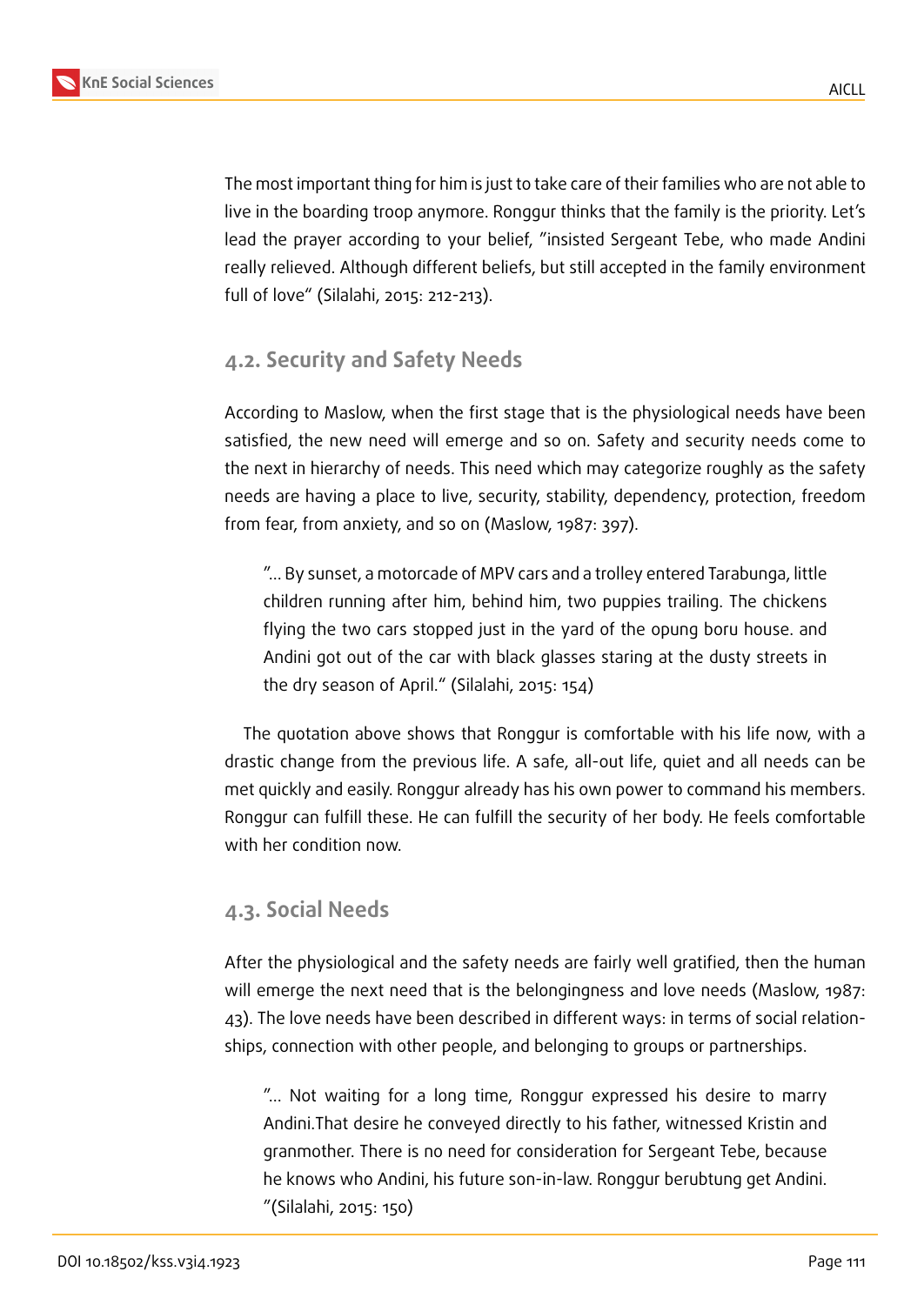The above quote explained that Ronggur was pleased that both his parents were married to Andini. Because his heart's desire is fulfilled to marry Andini then in the near future their marriage will take place. No need for consideration so Sergeant Tebe will ask the child of grandmother 's younger brother to become Andini's adoptive parents because in the *adat* (custom) *Batak,* Andini must be given a clan so that Andini and grandmother have the same clan.

## **4.4. Esteem Needs**

When the physiological, safety, and love needs are satisfied, a set of needs relating to esteem and self respect emerge as primary determinants of human behavior. People begin to have need or desire for self-respect and for the esteem each other. According to Alfred Alder and his followers, these needs may therefore be classified into two subsidiary sets. These are, first is the desire for strength, for achievement, for adequacy, for mastery and competence, for confidence in the face of the world, and for independence and freedom [9].

"Watch your mouth! You don't have respect for the elderly.I know who your father is. He loves all his [chi](#page-8-0)ldren more than anything in this world!Don't despise your father like that. Because it hurts us all." (Silalahi, 2015: 175)

The above quotation shows that his mother admonished Ronggur to always respect his parents, especially his father. His father is actually very fond of all his children, especially against Ronggur. Even though Ronggur is already rich, he must respect and love his parents.

Ronggur thought that his goal is good for him by being a narccotics agent to earn money and he has been succeessful. It does not mean that the success is having much money or many thigs but it is seen from being benefit for people.

## **4.5. Self-Actualization Needs**

When one has satisfied the first four level of need, the final level of development, which Maslow termed self-actualization, can be reached. At the self-actualization level, the person's behavior is motivated by different conditions than at the lower levels. It means, at this level, the individual differences are greatest.

"Ronggur, sit down, I want to talk seriously with you. This is important for your future, so Ronggur,I always confused on how to deal with you. So, after giving it some thoughts, For your own good, I want you to continue our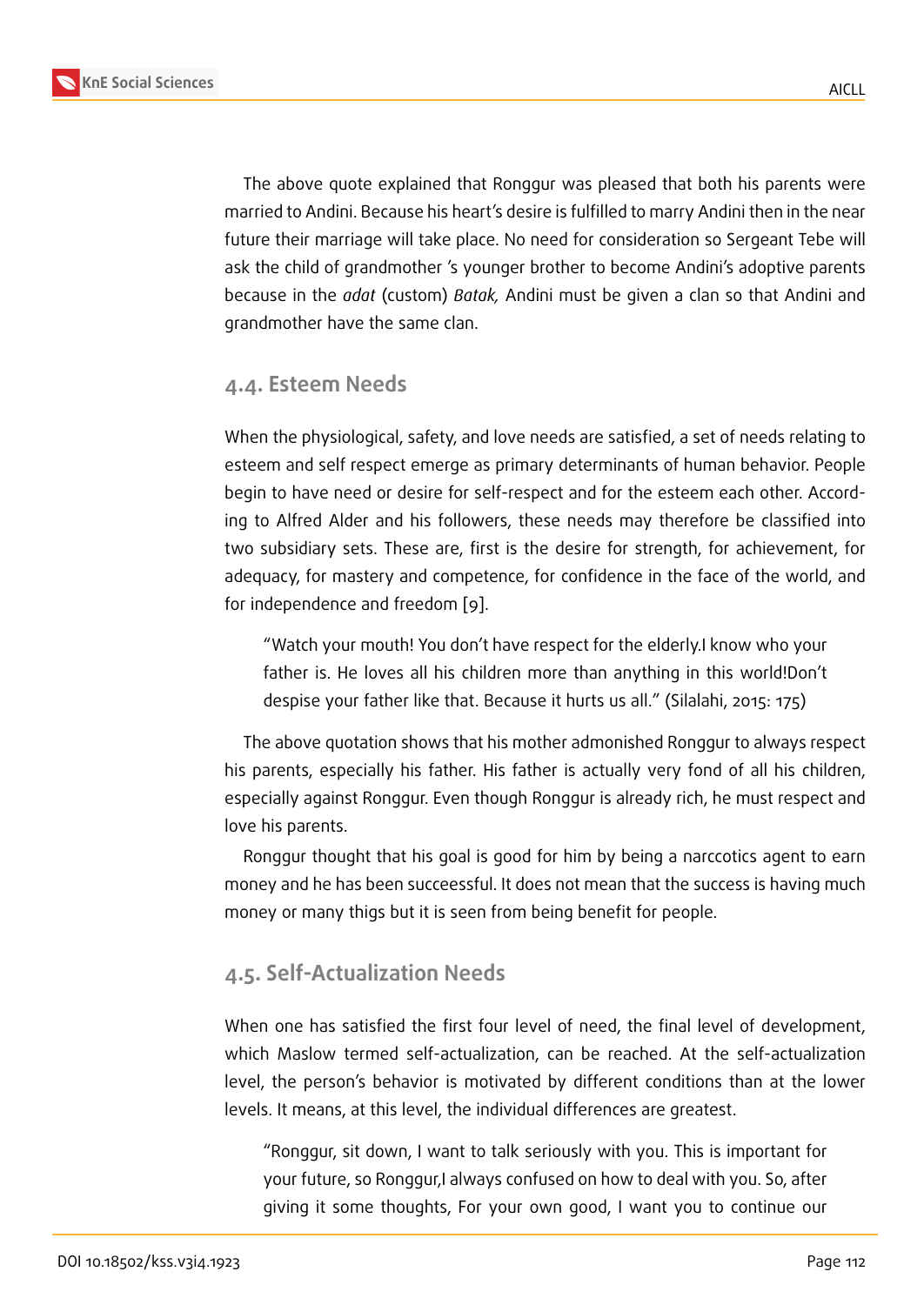

family tradition. I want you to join pastoral school to be a priest.It is the most appropriate choice for your future" (Silalahi, 2015: 23.27 – 24.09)

Ronggur leaves from his hometown and returned to Jakartabecause he felt his aims prevented by his father and the happiness can be attained based on what Ronggur planned and he wanted to prove that he could achieve success in Jakarta in his own way. He managed to invite Andini to marry in church and then back to live in the city. Ronggur was trapped in his job as part of the drug mafia in order to meet the needs of his family. However, on the other hand his wife and son, Choki become less attention.

# **5. Conclusions**

Having discussed and analyzed the conflict that happens in this novel, the writer concludes the analysis as follows:

- 1. It can be seen that the conflict can happen because of a social need. This is proved by some characters of the novel who undergo has a different opinion because of communication.
- 2. It can be seen that has a different opinion can happen because of psychological needs. This is proved by some characters of the novel who undergo because of relying on his children whereas opposed.
- 3. It can be seen that the conflict can happen because of safety needs. This is proved by some characters of the novel who undergo has a different opinion because of different aims about their life purpose between Mr. Tebe and Ronggur.
- 4. It can be seen that has a different opinion can happen because of perceive scarce resource. This is proved by some characters of the novel who undergo because of lack of wealth and affection.
- 5. It can be seen that the conflict can happen because of esteems need. This is proved by some characters of the novel, who undergo conflict because of feeling annoyed. What Ronggur wants is forbidden by his father even though it is not good for his future.
- 6. After we satisfy all of basic needs, we are driven by the high- esteem; selfactualization need. Self-actualization is the highest development and using the whole of our talent, fulfilling the whole of our quality and capacity.

The writer analyzes Ronggur's needs by using Abraham Maslow's theory about hierarchy of needs. If it sees by stage or level by Maslow, Ronggur has fulfilled five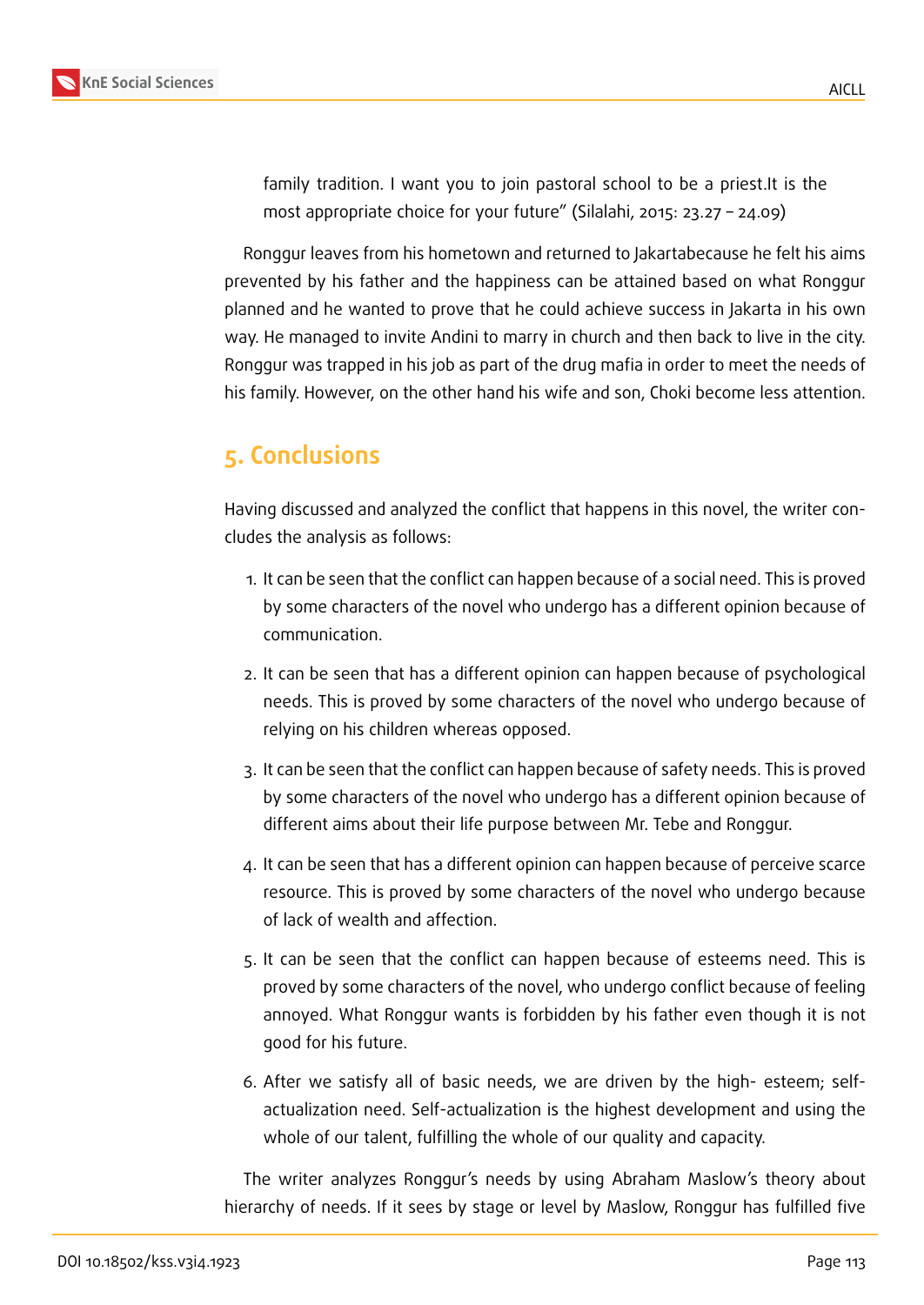

needs in the end. Those the needs are physiological needs, safety needs, social needs (love and belonging), esteem needs, and self-actualization needs.

# **References**

- [1] Atar, Semi. (1990). *Metode Penelitian Sastra*. Padang: Angkasa.
- [2] Chaohui, Wang. Lin, lu. & Qiaoyun, Xia. (2013). *Imprelate of Tourists* ′*Perceived Value on Behavioral Intention for Mega Events: Analysis of Inbound and Domestic Tourists.* China: National Natural Science Foundation of China.
- [3] Crandel. (1987). *The Quality of America Life, Perceptions, Evaluations, and Satifactions.* New York: Russell Sage Foundation.
- [4] Creswell, John W. (2009). *Research Design: Qualitative, Quantitative, and Mixed Methods Approaches.* Newbury Park: Sage Publications.
- [5] Denzin, N. K. and Lincoln, Y. S. (2005). *The Sage Handbook of Qualitative Research*. Third Edition. Thousand Oaks, California: Sage Publications Inc.
- [6] Endraswara, Suwardi. (2008). *Metode Penelitian Psikologi Sastra Teori, Langkahdan Penerapannya*. Yogyakarta: MedPress.
- [7] Franken, Robert E. (1943). *Human Motivation.* California: Brooks/Cole Publishing Company.
- [8] Herzberg. (1959). *The Motivation to Work*. New York: John Willey and Sons.
- <span id="page-8-0"></span>[9] Maslow, Abraham H. (1987), *Motivation and Personality.* Jakarta: Rajawali.
- [10] Miles M.B. and Huberman. (1984). *Complementary Methods for Research in Education Change.* Washington: ARA.
- [11] Nugraheni Eko Wardani. (2009). *Makna Totalitas Dalam Karya Sastra*. Surakarta: LPP UNS dan UNS Press.
- [12] Nurgiantoro, Burhan. (2005). *Teori Pengkajian Fiksi*. Yogyakarta: Gajah Mada University Press.
- [13] Nurgiantoro, Burhan. (2010). *Teori Pengkajian Fiksi*. Yogyakarta: Gajah Mada University Press.
- [14] Silalahi, T. B. (2015). *Toba Dreams*. Tangerang Selatan: Exchange.
- [15] Sokolowski, R. (2001). *Introduction to Phenomenology.* Cambridge: Cambridge University Press.
- [16] Staw, B.M. dan Ross. J. (1978). *Organizational behavior and Human Performance*. New York: Course of Action
- [17] Sugiyono. (2017). *Metode Penelitian Kuantitatif, Kualitatif dan R&D.* Bandung: Pusat Bahasa Depdiknas.